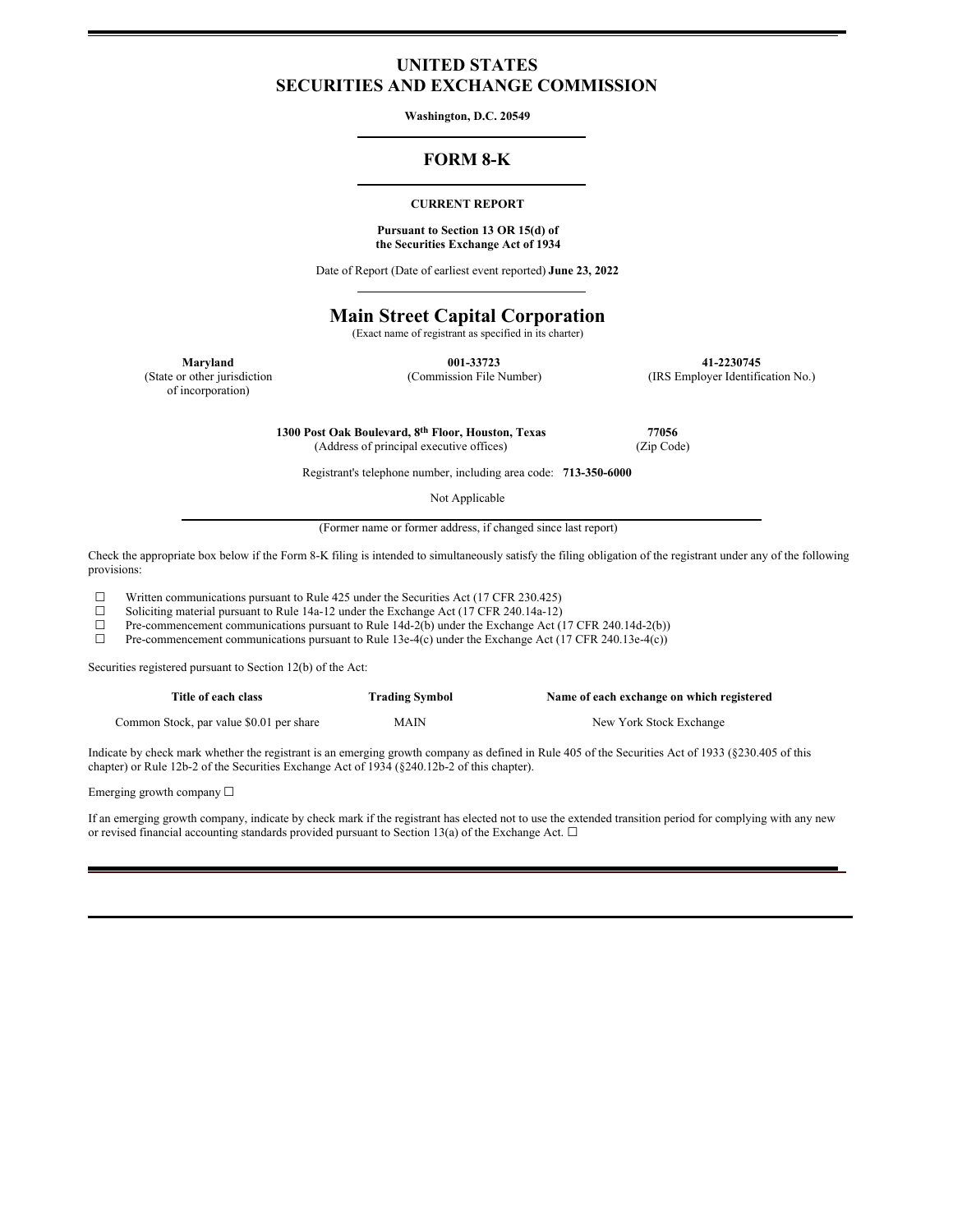### **Item 7.01 Regulation FD Disclosure.**

On June 23, 2022, the Registrant posted an updated investor presentation on its corporate website in connection with its analysts' and investors' day. The presentation will remain available at https://www.mainstcapital.com/investors until June 30, 2022.

The information disclosed under this Item 7.01 is being furnished and shall not be deemed "filed" for purposes of Section 18 of the Securities Exchange Act of 1934 and shall not be deemed incorporated by reference into any filing made under the Securities Act of 1933, except as expressly set forth by specific reference in such filing.